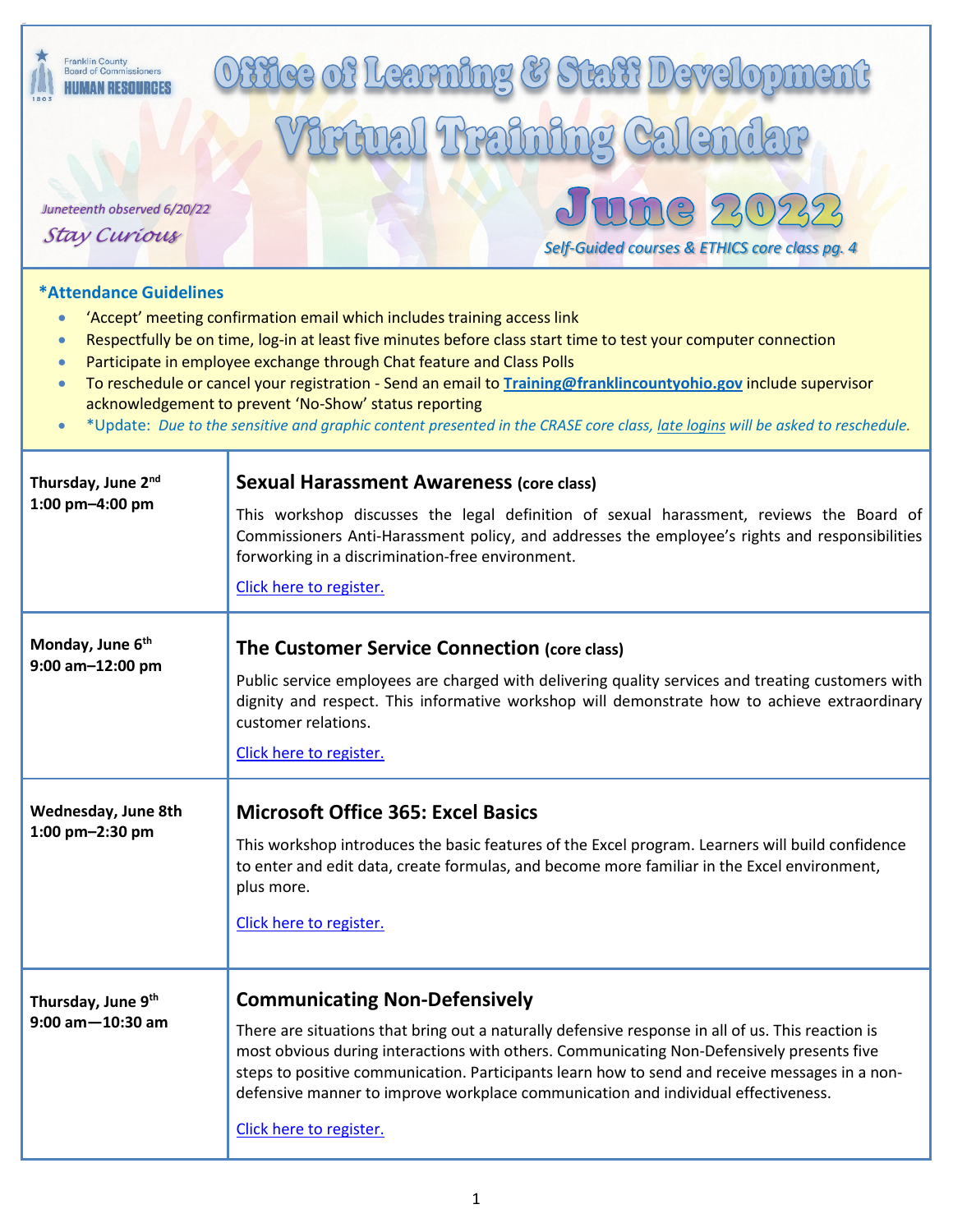| Monday, June 13th<br>1:00 pm-4:00 pm                | <b>Multicultural Awareness (core class)</b><br>Study cultural differences and biases and learn how to promote better communication.<br>Click here to register.                                                                                                                                                                                                                                                                                                                                                                                                                                      |
|-----------------------------------------------------|-----------------------------------------------------------------------------------------------------------------------------------------------------------------------------------------------------------------------------------------------------------------------------------------------------------------------------------------------------------------------------------------------------------------------------------------------------------------------------------------------------------------------------------------------------------------------------------------------------|
| Tuesday, June 14th<br>11:00 am-12:00 pm             | How to Support LGBTQI+ Employees in the Workplace<br>Among any group there will be a range of people with a range of sexualities and genders. Learn the<br>difference between sexual orientation, gender identity and gender expression as well as understand<br>LGBTQI+ terminology. Explore how different cultures approach this topic, learn how to be an ally in<br>the workplace, and more.<br>Click here to register.                                                                                                                                                                         |
| Tuesday, June 14th<br>1:00 pm-2:30 pm               | <b>Resolving Conflicts Refresher</b><br>Handling conflict effectively at any stage requires supervisors to be impartial, to treat the team<br>members equally and respectfully, and to eventually resolve the conflict by establishing a clear<br>plan of action. Refresh your techniques for conflict resolution, so that your work teams can focus<br>on achieving professional goals.<br>Click here to register.                                                                                                                                                                                 |
| Wednesday, June 15 <sup>th</sup><br>1:00 pm-2:30 pm | <b>Rewrite the Script of Workplace Drama!</b><br>Power Struggles. Poor team coordination. These are symptoms of workplace Drama. Drama drains<br>an organization of its best talent, gets in the way of productivity, and erodes personal effectiveness.<br>This workshop identifies the cycle of drama and how to rewrite the script for better performance.<br>Click here to register.                                                                                                                                                                                                            |
| Thursday, June 16th<br>1:30 pm-3:30 pm              | <b>Core Safety Orientation (core class)</b><br>There are many kinds of hazards in the workplace. This course will increase workers awareness and<br>understanding of those hazards and will ensure every employee is a participant in Franklin County's<br>culture of safety.<br>Click here to register.                                                                                                                                                                                                                                                                                            |
| Tuesday, June 21st<br>1:00 pm $-$ 3:30 pm           | Civilian Response to Active Shooter Events<br>C.R.A.S.E. (core class)<br>The CRASE course is designed and built on the Avoid, Deny, Defend (ADD) strategy developed by<br>Advanced Law Enforcement Rapid Response Training (ALERRT) in 2004. It provides strategies,<br>guidance, and a proven plan for surviving an active shooter event. In this class you will learn: The<br>history and prevalence of active shooter events. What you should do if you find yourself in an active<br>shooter situation and what you can expect from law enforcement in our response.<br>Click here to register. |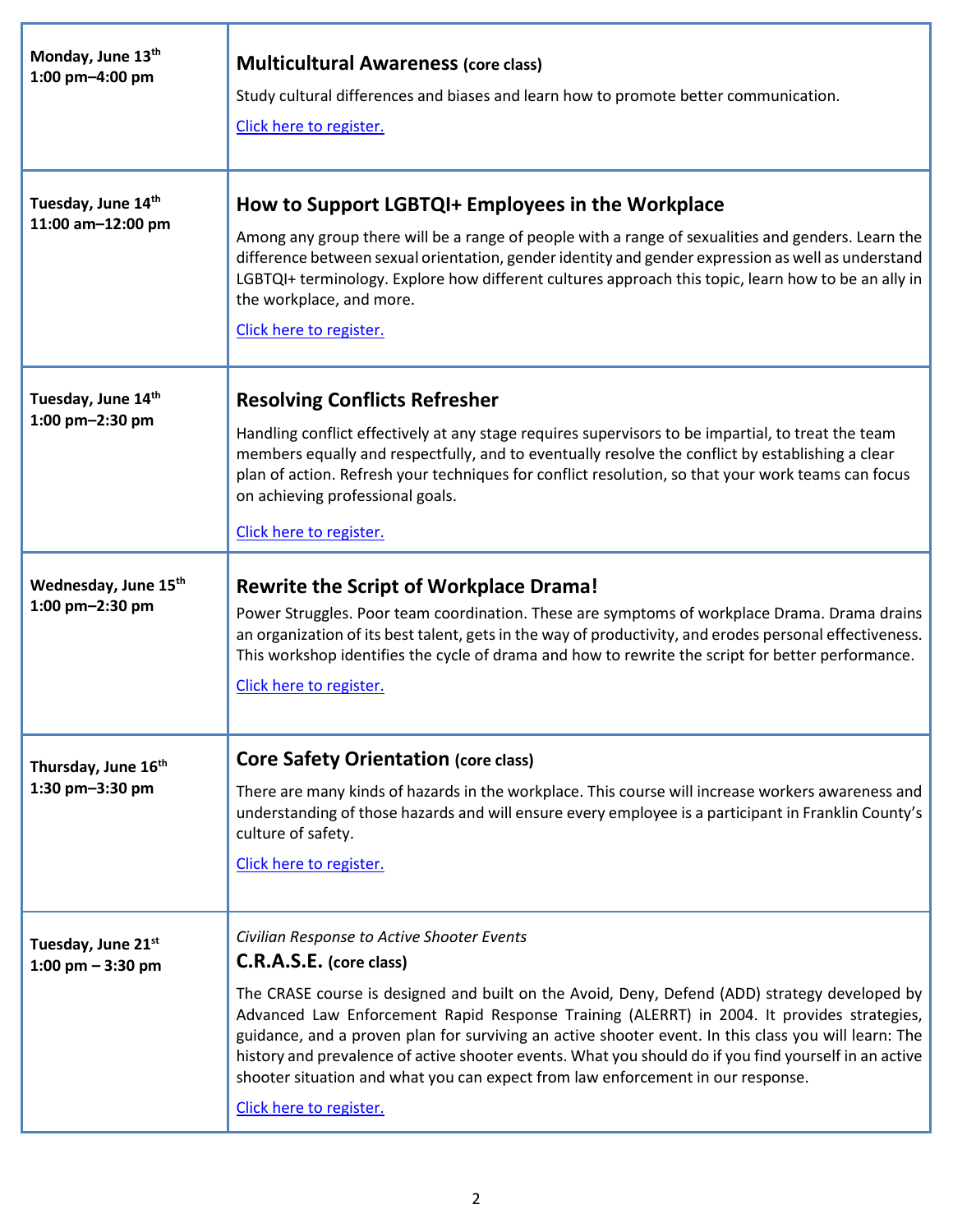| Wednesday, June 22nd<br>9:00 am-12:00 pm                                 | <b>Sexual Harassment Awareness (core class)</b><br>This workshop discusses the legal definition of sexual harassment, reviews the Board of<br>Commissioners Anti-Harassment policy, and addresses the employee's rights and responsibilities<br>forworking in a discrimination-free environment.<br>Click here to register.                                                                                                                                                                                          |
|--------------------------------------------------------------------------|----------------------------------------------------------------------------------------------------------------------------------------------------------------------------------------------------------------------------------------------------------------------------------------------------------------------------------------------------------------------------------------------------------------------------------------------------------------------------------------------------------------------|
| Wednesday, June 22nd<br>9:00 am-12:00 pm<br>Auditorium - 373 S. High St. | <b>CPR / FIRST AID/AED</b><br>The First Aid/CPR/AED program helps participants recognize and respond appropriately to cardiac,<br>breathing and first aid emergencies. The courses in this program teach the knowledge and skills<br>needed to give immediate care to an injured or ill person and to decide whether advanced medical<br>care is needed. This course is taught using the blended Simulation Learning technique of online $1st$<br>and in-person 2 <sup>nd</sup> training.<br>Click here to register. |
| Thursday, June 23rd<br>1:00 pm-2:00 pm                                   | <b>Overcoming Negativity in the Workplace</b><br>Negativity in the workplace happens. With this program you will learn how to recognize the<br>relationship between workplace change and negative behaviors and interactions. Plus, identify<br>ways to stay focused, productive, and positive.<br>Click here to register.                                                                                                                                                                                           |
| Tuesday, June 28th<br>$9:00$ am $-12:00$ pm                              | <b>Multicultural Awareness (core class)</b><br>Study cultural differences and biases and learn how to promote better communication.<br>Click here to register.                                                                                                                                                                                                                                                                                                                                                       |
| Wednesday, June 29th<br>1:00 pm-2:30 pm                                  | <b>Microsoft Office 365: Excel Intermediate</b><br>This workshop provides a review of various useful features to manipulate and enhance<br>spreadsheets. Learn and practice functions such as VLOOKUP, IF Statements, and Absolute cell<br>referencing, plus more.<br>Click here to register.                                                                                                                                                                                                                        |
| Thursday, June 30th<br>9:00 am-12:00 pm                                  | The Customer Service Connection (core class)<br>Public service employees are charged with delivering quality services and treating customers with<br>dignity and respect. This informative workshop will demonstrate how to achieve extraordinary<br>customer relations.<br>Click here to register.                                                                                                                                                                                                                  |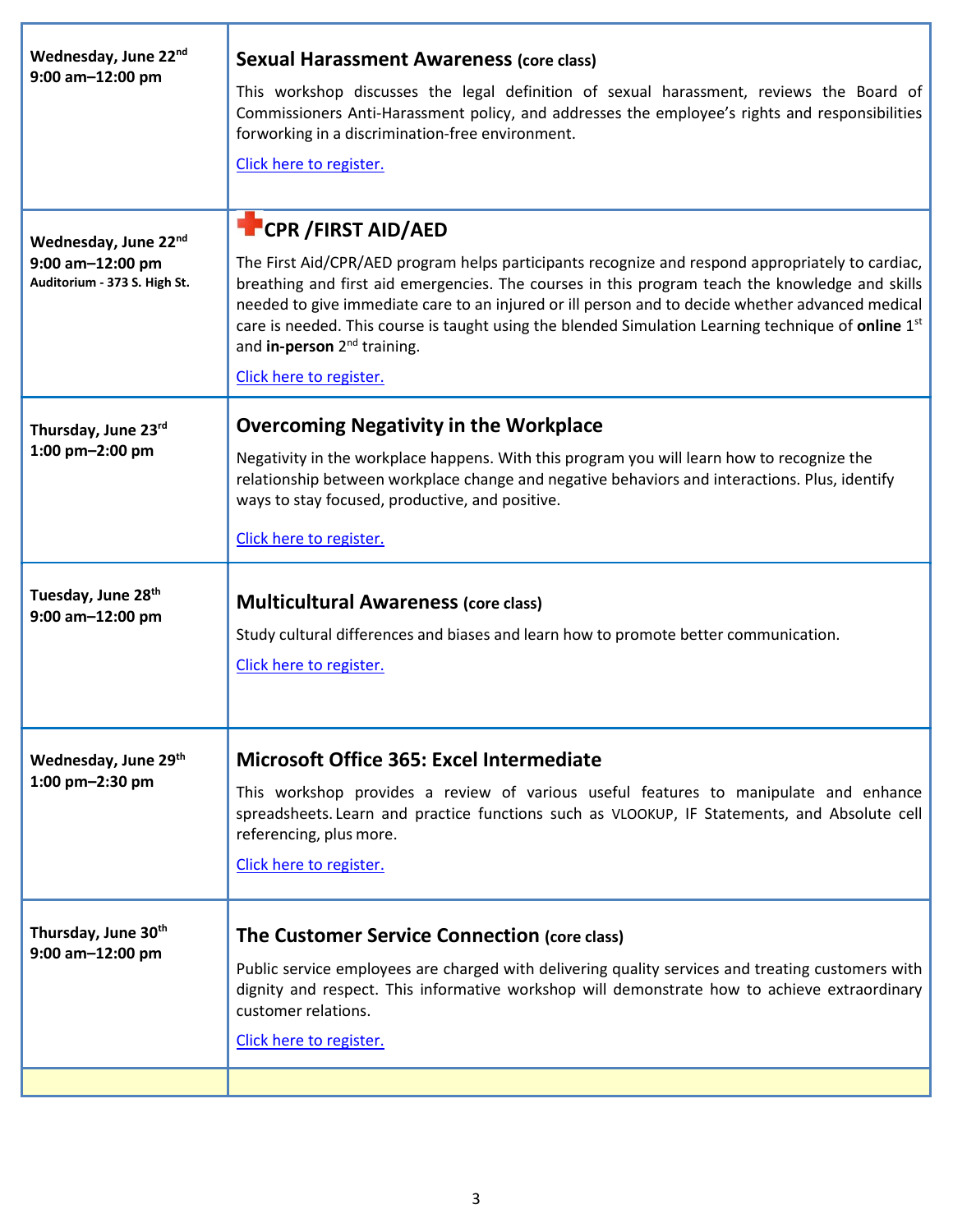# *\*Updated* **Self-Guided Learning**

Employees will gain access to training topics to be completed at their own pace or as designated by management. Users must submit the required course activities to receive feedback/credit and a class certificate.

#### **TRAINING TOPICS**

#### **\*ETHICS core class**

This e-course challenges the learner to apply knowledge regarding the Ohio Ethics Law, including conflicts of interest, public contracts, nepotism, post-employment, and representation. The course is approximately one hour in length and offers an overview of the entire Ethics Law. An electronic certificate of completion will be offered at the end of the e-course. Do not turn off your browser at completion of course until you have completed the Certificate of Completion page! To receive your Certificate of Completion the course must be viewed in one sitting.

**ONLINE** 

**LEARNING** 

## **Leadership Module**

Supervisor Spotlight on…

- Documentation
- People Management Challenges
- Power Up Performance

## **Communication Module**

- Building Assertive Communication Skills
- Communicating with Customers
- Diffusing Anger and Hostility

**After you complete the registration form, we will contact you with further instructions and provide a self-guided access link. Click here to [register.](https://portal.co.franklin.oh.us/hr/training/)**

# **NEW HORIZON'S CLASS CONFIRMATION UPDATE ON NEXT PAGE**